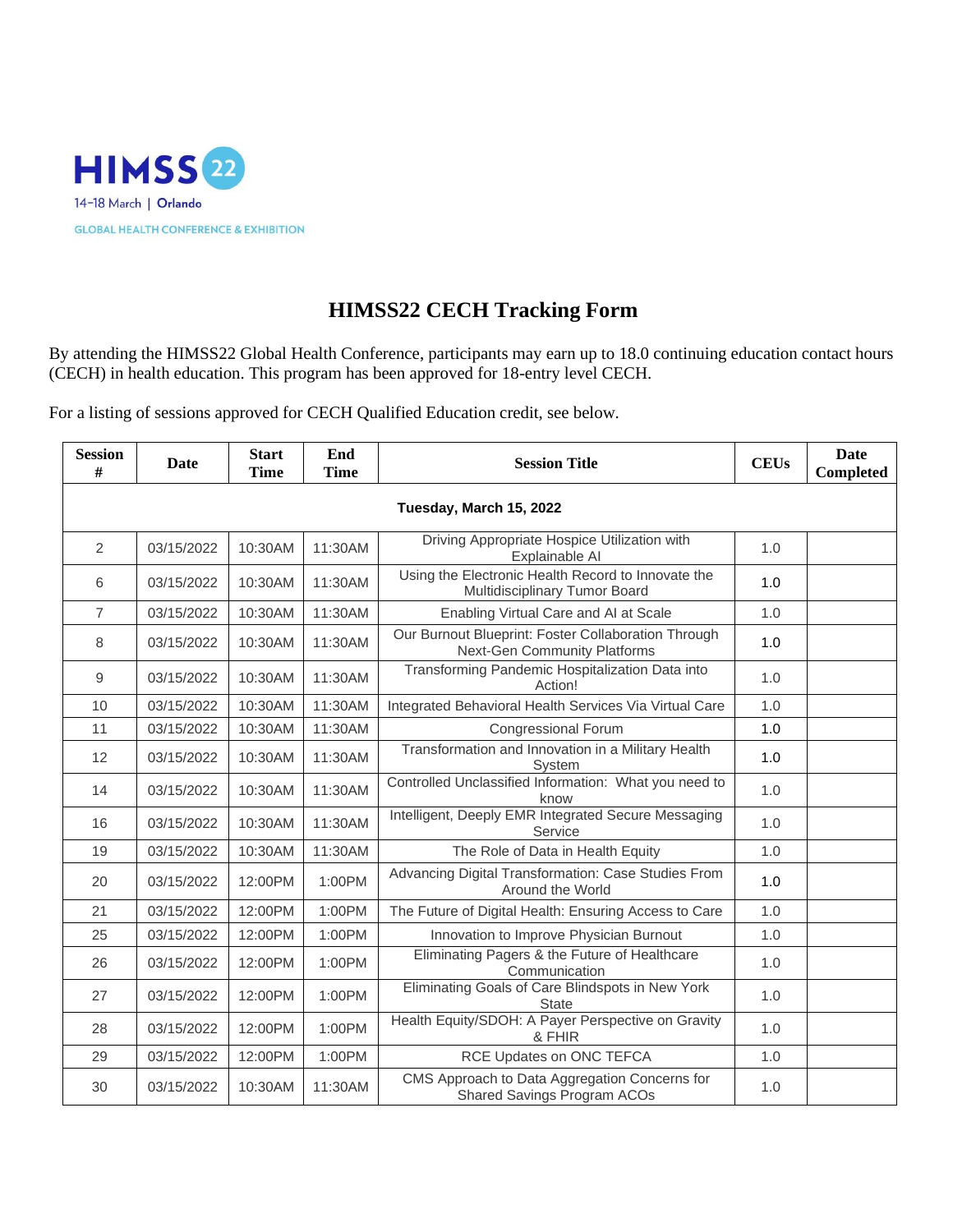| 32 | 03/15/2022 | 12:00PM | 1:00PM | Extending Statewide HIE Collaboration with ADT<br>Notifications                    | 1.0 |  |
|----|------------|---------|--------|------------------------------------------------------------------------------------|-----|--|
| 34 | 03/15/2022 | 12:00PM | 1:00PM | Data Information: Delivering Value to Inundated<br>Providers                       | 1.0 |  |
| 35 | 03/15/2022 | 12:00PM | 1:00PM | Hospitals of the Future: Design in a Digital World                                 | 1.0 |  |
| 36 | 03/15/2022 | 12:00PM | 1:00PM | The HIT Workforce: Finding success through<br>connections                          | 1.0 |  |
| 37 | 03/15/2022 | 12:00PM | 1:00PM | Jump-Start Health System Innovation With Design<br>Thinking                        | 1.0 |  |
| 38 | 03/15/2022 | 1:30PM  | 2:30PM | European Health Data Space: From Vision to<br>Implementation and Impact            | 1.0 |  |
| 42 | 03/15/2022 | 1:30PM  | 2:30PM | Septic Patient Outcomes: A Plan for Continued<br>Improvement                       | 1.0 |  |
| 44 | 03/15/2022 | 1:30PM  | 2:30PM | Leaders Lead: Building a Culture of Honor in Your<br>Workplace                     | 1.0 |  |
| 45 | 03/15/2022 | 1:30PM  | 2:30PM | Reduce Controlled Substance Prescriptions Via<br>Dashboard Tool                    | 1.0 |  |
| 46 | 03/15/2022 | 1:30PM  | 2:30PM | <b>ONC Town Hall</b>                                                               | 1.0 |  |
| 47 | 03/15/2022 | 1:30PM  | 2:30PM | Do Accountable Care Organizations Create Value?<br>Hype or Hope                    | 1.0 |  |
| 48 | 03/15/2022 | 1:30PM  | 2:30PM | UDI Data Capture Boosts Savings, Efficiency and<br><b>Patient Care</b>             | 1.0 |  |
| 49 | 03/15/2022 | 1:30PM  | 2:30PM | Better Immunization Error Data Handling through<br>Partnerships                    | 1.0 |  |
| 50 | 03/15/2022 | 1:30PM  | 2:30PM | Demystifying Deep Learning and Neural Networks                                     | 1.0 |  |
| 51 | 03/15/2022 | 1:30PM  | 2:30PM | Digital Maturity: Germany's Benchmark-Setting<br>National Hospital Assessment      | 1.0 |  |
| 52 | 03/15/2022 | 1:30PM  | 2:30PM | Social Determinants of Health HL7 Implementation<br>Guide                          | 1.0 |  |
| 53 | 03/15/2022 | 1:30PM  | 2:30PM | Safety Dance: Journey to Stage 6 and Beyond!                                       | 1.0 |  |
| 54 | 03/15/2022 | 1:30PM  | 2:30PM | The Power of Storytelling: Make Your Audience the<br>Hero                          | 1.0 |  |
| 55 | 03/15/2022 | 1:30PM  | 2:30PM | Using Explainable AI to Mitigate SDoH Contributors to<br><b>Risk</b>               | 1.0 |  |
| 56 | 03/15/2022 | 3:00PM  | 4:00PM | How We Transformed Our Clinician's EHR Experience                                  | 1.0 |  |
| 57 | 03/15/2022 | 3:00PM  | 4:00PM | Roadmap to Cyber Operations Plan Development                                       | 1.0 |  |
| 60 | 03/15/2022 | 3:00PM  | 3:30PM | Aligning Incentives Across Healthcare Providers In<br>Your Comm                    | 0.5 |  |
| 62 | 03/15/2022 | 3:00PM  | 4:00PM | Supporting Digital Innovation in Academic Medicine                                 | 1.0 |  |
| 64 | 03/15/2022 | 3:00PM  | 4:00PM | Mapping Technology Improves Efficiency in 2 Large<br>Hospitals                     | 1.0 |  |
| 65 | 03/15/2022 | 3:00PM  | 4:00PM | Emerging Approaches to Enterprise Knowledge and<br><b>Clinical Task Management</b> | 1.0 |  |
| 66 | 03/15/2022 | 3:00PM  | 4:00PM | What's Next With the Public Health Data<br>Modernization Initiative?               | 1.0 |  |
| 67 | 03/15/2022 | 3:00PM  | 4:00PM | How HL7 Da Vinci Measures Quality & Reduces<br><b>Burden</b>                       | 1.0 |  |
| 68 | 03/15/2022 | 3:00PM  | 4:00PM | Unlock Private Healthcare Data                                                     | 1.0 |  |
| 70 | 03/15/2022 | 3:00PM  | 4:00PM | Reducing Nursing Documentation Burden in a Time of<br>Crisis                       | 1.0 |  |
| 71 | 03/15/2022 | 3:00PM  | 4:00PM | Using AI to Monitor Quality in Telemedicine Visits                                 | 1.0 |  |
| 72 | 03/15/2022 | 3:00PM  | 3:30PM | MERIT: Applying AI/ML to predict warfighter readiness                              | 0.5 |  |
| 73 | 03/15/2022 | 3:00PM  | 4:00PM | Artificial Unintelligence (AU): When Data and Analytics<br>Go Wrong                | 1.0 |  |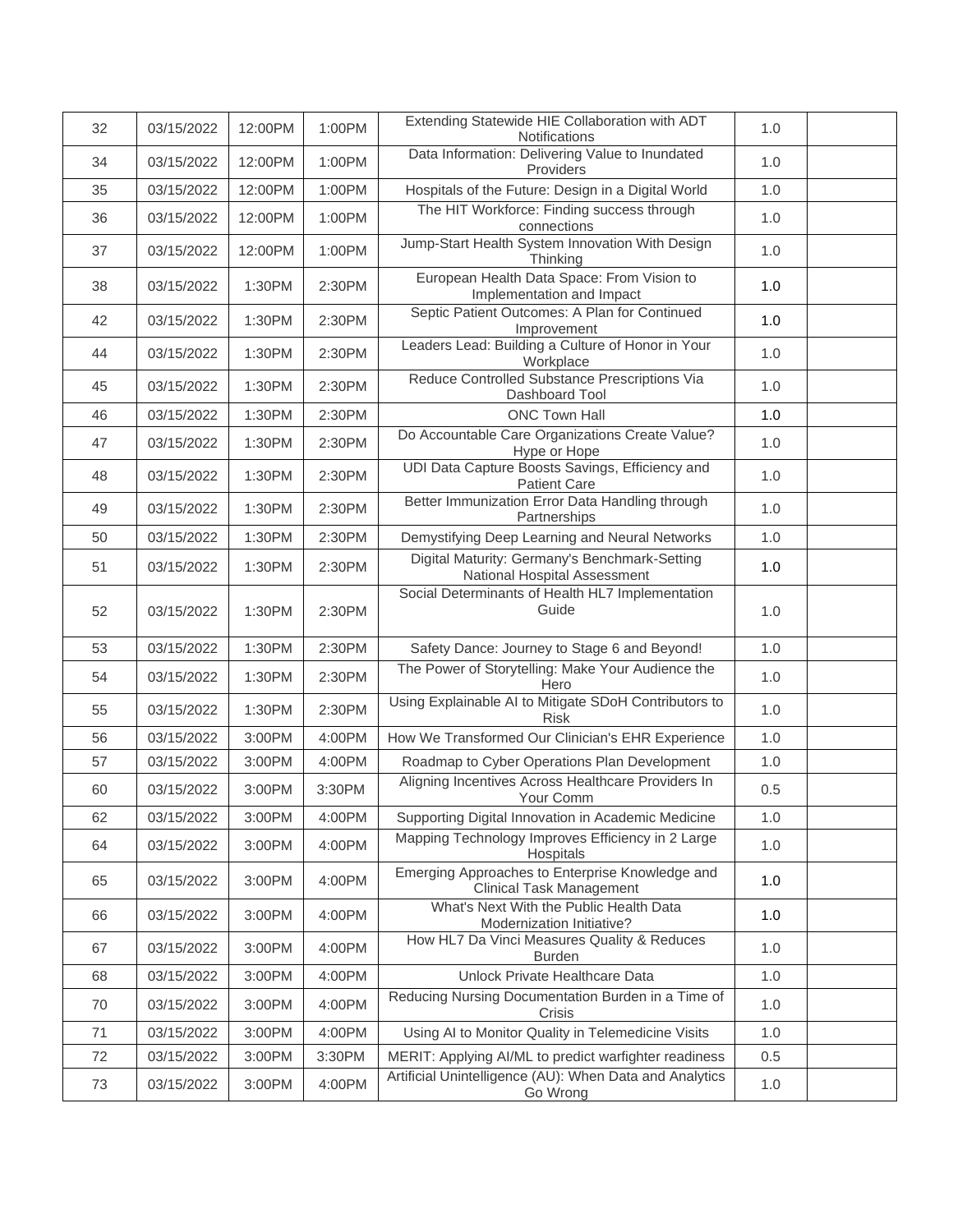| 74              | 03/15/2022 | 4:15PM  | 5:15PM  | Making a Case for Evidence-based AI                                                | 1.0 |  |
|-----------------|------------|---------|---------|------------------------------------------------------------------------------------|-----|--|
| 75              | 03/15/2022 | 4:15PM  | 5:15PM  | Improving Community Outcomes with Geospatial<br>Analysis                           | 1.0 |  |
| 76              | 03/15/2022 | 4:15PM  | 5:15PM  | Reimagining Healthcare: Abu Dhabi's Digital<br>Transformation                      | 1.0 |  |
| 77              | 03/15/2022 | 4:15PM  | 5:15PM  | Driving Clinician Digital Experience with IT<br>Transformation                     | 1.0 |  |
| 78              | 03/15/2022 | 4:15PM  | 5:15PM  | How COVID-19 Reshaped Emergency Care?                                              | 1.0 |  |
| 79              | 03/15/2022 | 4:15PM  | 5:15PM  | Lessons Learned from Launching a Virtual Nursing<br>Unit                           | 1.0 |  |
| 80              | 03/15/2022 | 4:15PM  | 5:15PM  | How Automation Can Improve the Patient Financial<br>Experience                     | 1.0 |  |
| 81              | 03/15/2022 | 4:15PM  | 5:15PM  | Population Health Analytics: Moving the Needle in a<br>Pandemic                    | 1.0 |  |
| 82              | 03/15/2022 | 4:15PM  | 5:15PM  | The Trust Factor: Privacy Framework Adoption in<br>Healthcare                      | 1.0 |  |
| 83              | 03/15/2022 | 4:15PM  | 5:15PM  | Connected Care - Access, Capacity and Quality in a<br>Pandemic                     | 1.0 |  |
| 84              | 03/15/2022 | 4:15PM  | 5:15PM  | Governing Interoperability                                                         | 1.0 |  |
| 85              | 03/15/2022 | 4:15PM  | 5:15PM  | Five Ways to Digitally Transform Your Organization                                 | 1.0 |  |
| 86              | 03/15/2022 | 4:15PM  | 5:15PM  | Accelerating Innovation With Automated Privacy Proof                               | 1.0 |  |
| 88              | 03/15/2022 | 4:15PM  | 5:15PM  | Locomotion and Simulator Sickness in Virtual Reality                               | 1.0 |  |
| 89              | 03/15/2022 | 4:15PM  | 5:15PM  | Lessons Learned from Launching a Virtual Nursing<br>Unit                           | 1.0 |  |
| 90              | 03/15/2022 | 4:15PM  | 5:15PM  | Revenue Recovery, Health IT and Social Security<br><b>Disability</b>               | 1.0 |  |
| 91              | 03/15/2022 | 4:15PM  | 5:15PM  | Advancements in Measuring Interoperability                                         | 1.0 |  |
| HA1             | 03/15/2022 | 10:30AM | 11:30AM | Mobilizing a Workforce for the Digital Present and<br>Future                       | 1.0 |  |
| HA <sub>2</sub> | 03/15/2022 | 12:00PM | 1:00PM  | Reducing Bias in AI technology                                                     | 1.0 |  |
| HA <sub>3</sub> | 03/15/2022 | 1:30PM  | 2:30PM  | Flipping the Script: Designing with Humans                                         | 1.0 |  |
| HA4             | 03/15/2022 | 3:00PM  | 4:00PM  | Seniors Can Do mHealth Apps! Tale of Inclusivity,<br>Innovation                    | 1.0 |  |
| HA <sub>5</sub> | 03/15/2022 | 4:15PM  | 5:15PM  | The journey to HIMSS INFRAM Level 6                                                | 1.0 |  |
|                 |            |         |         | Wednesday, March 16, 2022                                                          |     |  |
| 94              | 03/16/2022 | 10:00AM | 11:00AM | Ethics and Green IT: Tailoring Digital Maturity to<br>European Values              | 1.0 |  |
| 95              | 03/16/2022 | 10:00AM | 11:00AM | Making Clinical Data More Trusted: Validation<br>Frameworks                        | 1.0 |  |
| 98              | 03/16/2022 | 10:00AM | 11:00AM | Saving Lives with the NEWS Algorithm: Using Early<br>Detection and Rapid Response  | 1.0 |  |
| 99              | 03/16/2022 | 10:00AM | 11:00AM | Hospital at Home - Why Now?                                                        | 1.0 |  |
| 100             | 03/16/2022 | 10:00AM | 11:00AM | Demystifying Cloud Services Through Next-Gen<br>Professional Development Platforms | 1.0 |  |
| 101             | 03/16/2022 | 10:00AM | 11:00AM | Data Science for Understanding Medical Product<br>Shortages                        | 1.0 |  |
| 102             | 03/16/2022 | 10:00AM | 11:00AM | Helping Families Navigate the Financial Side of Care                               | 1.0 |  |
| 103             | 03/16/2022 | 10:00AM | 11:00AM | The Future of State Health Innovation                                              | 1.0 |  |
| 104             | 03/16/2022 | 10:00AM | 11:00AM | Experiencing, Enhancing and Evolving the Federal<br><b>EHR</b>                     | 1.0 |  |
| 105             | 03/16/2022 | 10:00AM | 11:00AM | Improving Quality and Reducing Bloat in Physician<br><b>Notes</b>                  | 1.0 |  |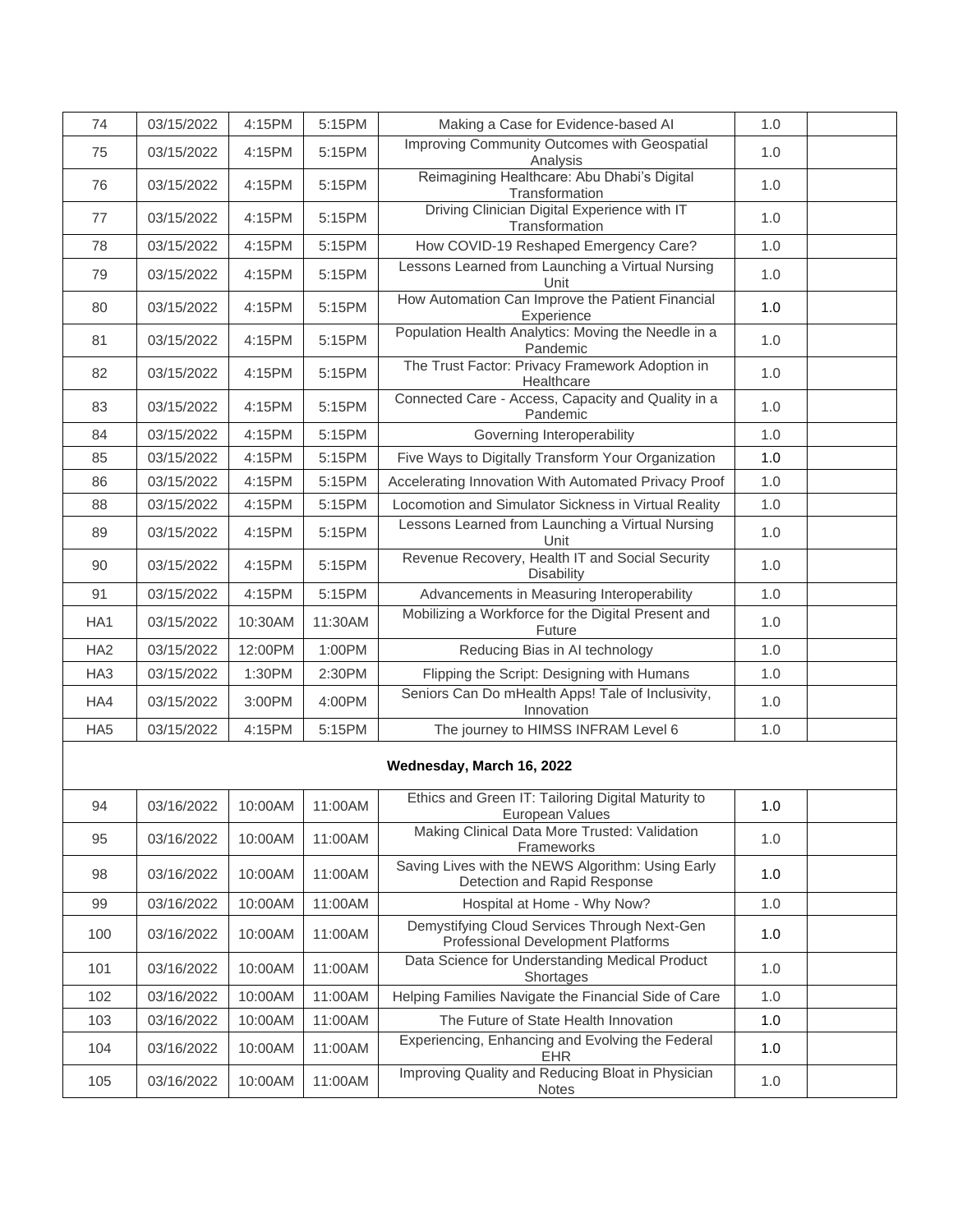| 106 | 03/16/2022 | 10:00AM | 11:00AM | Managing Cyber Risk During Transformative Business<br>Change                     | 1.0 |  |
|-----|------------|---------|---------|----------------------------------------------------------------------------------|-----|--|
| 107 | 03/16/2022 | 10:00AM | 11:00AM | Real-world Solutions to Strengthening the Digital<br>Health Workforce            | 1.0 |  |
| 108 | 03/16/2022 | 10:00AM | 11:00AM | Payer-to-Payer Data Exchange: Get Health Data to<br>Patients                     | 1.0 |  |
| 109 | 03/16/2022 | 10:00AM | 11:00AM | Digitally Speeding Up Ontario's Public Health System<br>Renewal                  | 1.0 |  |
| 110 | 03/16/2022 | 10:00AM | 11:00AM | Real Integration-Creating a Medical Device Integration<br>Team                   | 1.0 |  |
| 111 | 03/16/2022 | 10:00AM | 11:00AM | SDOs collaborating on global effort on the IPS                                   | 1.0 |  |
| 112 | 03/16/2022 | 11:30AM | 12:30PM | Building an Innovation-Rich Health Ecosystem at<br>National Level                | 1.0 |  |
| 113 | 03/16/2022 | 11:30AM | 12:30PM | Secure Healthcare Delivery with Intelligent Purple<br>Teaming                    | 1.0 |  |
| 116 | 03/16/2022 | 11:30AM | 12:00PM | Harmonizing an Integrated Tele-Health Initiative for<br>Country                  | 0.5 |  |
| 117 | 03/16/2022 | 11:30AM | 12:30PM | Ballad Health's Hospital at Home: Impact on value-<br>based care                 | 1.0 |  |
| 118 | 03/16/2022 | 11:30AM | 12:30PM | Study: UVC light reducing pathogens on clinical<br>workstations                  | 1.0 |  |
| 119 | 03/16/2022 | 11:30AM | 12:30PM | Building a Data Science Center of Excellence:<br>Lessons Learnt                  | 1.0 |  |
| 120 | 03/16/2022 | 11:30AM | 12:30PM | Digital Connectivity as a Social Determinant of Health                           | 1.0 |  |
| 121 | 03/16/2022 | 11:30AM | 12:30PM | The Dawn of Digital Health: Coding, Coverage, and<br>Payment                     | 1.0 |  |
| 122 | 03/16/2022 | 11:30AM | 12:30PM | Policy Update from the Office of the National<br>Coordinator for Health IT (ONC) | 1.0 |  |
| 123 | 03/16/2022 | 11:30AM | 12:30PM | Dispelling the Misconceptions Hindering HIE Evolution                            | 1.0 |  |
| 124 | 03/16/2022 | 11:30AM | 12:30PM | Advance Care Planning Hits the 21st Century with<br><b>FHIR</b>                  | 1.0 |  |
| 126 | 03/16/2022 | 11:30AM | 12:30PM | MIPS Value Pathways Are Here: Specialists Get<br>Ready                           | 1.0 |  |
| 127 | 03/16/2022 | 11:30AM | 12:30PM | Journey into an Engagement Strategy for Reducing<br><b>EHR Burden</b>            | 1.0 |  |
| 128 | 03/16/2022 | 11:30AM | 12:30PM | COVID Pass and Prescreen: 1 Year of Use and<br>Growth                            | 1.0 |  |
| 129 | 03/16/2022 | 11:30AM | 12:30PM | From Cloud Migration to Thriving Data Marketplace                                | 1.0 |  |
| 130 | 03/16/2022 | 1:00PM  | 2:00PM  | Al and a Physician-Forward Strategy Improve Quality<br>Metrics                   | 1.0 |  |
| 134 | 03/16/2022 | 1:00PM  | 2:00PM  | High Utilizer Care Plan Program                                                  | 1.0 |  |
| 135 | 03/16/2022 | 1:00PM  | 2:00PM  | Hospital at Home: Building a Virtual Hospital                                    | 1.0 |  |
| 136 | 03/16/2022 | 1:00PM  | 2:00PM  | How Implicit Bias Affects AI in Healthcare                                       | 1.0 |  |
| 137 | 03/16/2022 | 1:00PM  | 2:00PM  | Integrating Sensor Generated Data into Cloud<br>Platforms                        | 1.0 |  |
| 138 | 03/16/2022 | 1:00PM  | 2:00PM  | Evaluation of Value: Understanding Mental Health<br>Integration                  | 1.0 |  |
| 139 | 03/16/2022 | 1:00PM  | 1:30PM  | ML Predictive Models of Post-Acute Sequelae of<br>COVID-19                       | 0.5 |  |
| 141 | 03/16/2022 | 1:00PM  | 2:00PM  | HIE Interoperability-The Importance of Data<br>Standardization                   | 1.0 |  |
| 142 | 03/16/2022 | 1:00PM  | 2:00PM  | How to Build a Medical Device Security Program                                   | 1.0 |  |
| 144 | 03/16/2022 | 1:00PM  | 2:00PM  | Beyond InterOp Compliance: Leverage the Patient-<br>Access API                   | 1.0 |  |
| 145 | 03/16/2022 | 1:00PM  | 1:30PM  | Focus Care Teams and Patient Experience on What<br><b>Matters Most</b>           | 0.5 |  |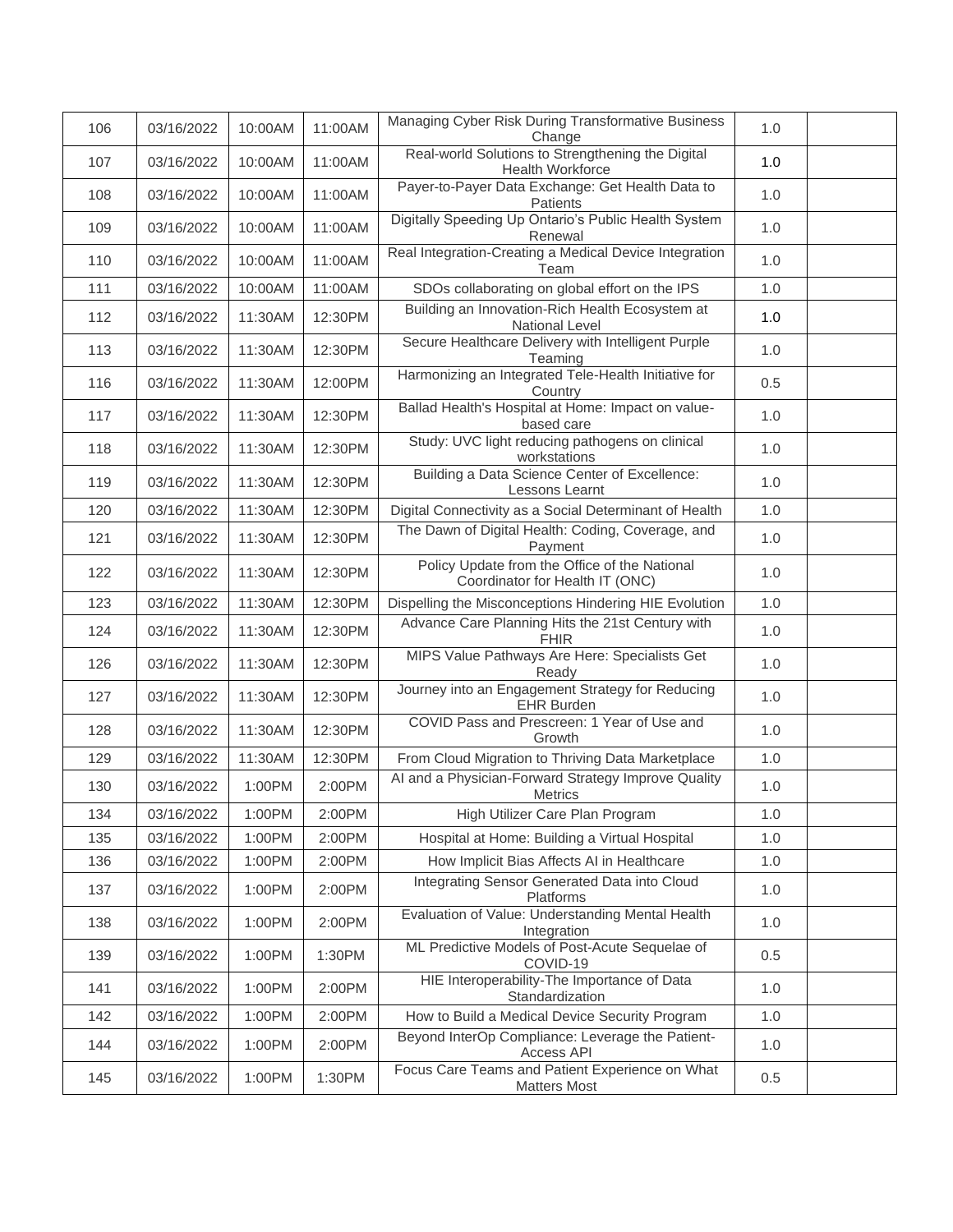| 146              | 03/16/2022 | 1:00PM  | 2:00PM  | Datasets as Assets: Secure and compliant valuation<br>methods                        | 1.0 |  |
|------------------|------------|---------|---------|--------------------------------------------------------------------------------------|-----|--|
| 147              | 03/16/2022 | 1:00PM  | 2:00PM  | Diversity and Inclusion in Clinical Trials                                           | 1.0 |  |
| 148              | 03/16/2022 | 2:30PM  | 3:30PM  | Al Drives Smart Med Data Migration for EHR<br>Consolidation                          | 1.0 |  |
| 149              | 03/16/2022 | 2:30PM  | 3:30PM  | Utilizing AR to Visualize Mass Amounts of Data<br>Efficiently                        | 1.0 |  |
| 152              | 03/16/2022 | 2:30PM  | 3:30PM  | Key Building Blocks of the Cloud Strategy                                            | 1.0 |  |
| 153              | 03/16/2022 | 2:30PM  | 3:30PM  | Advancing Consumer Directed Health Information                                       | 1.0 |  |
| 154              | 03/16/2022 | 2:30PM  | 3:30PM  | Have pandemic response tools worked? Evidence<br>from the field                      | 1.0 |  |
| 155              | 03/16/2022 | 2:30PM  | 3:30PM  | Data Access for Student Health (D.A.S.H.)                                            | 1.0 |  |
| 156              | 03/16/2022 | 2:30PM  | 3:30PM  | Next Gen Public Health: The Future of Patient<br>Engagement!                         | 1.0 |  |
| 157              | 03/16/2022 | 2:30PM  | 3:30PM  | The Future of Virtual Care in the US and Around the<br>Globe                         | 1.0 |  |
| 158              | 03/16/2022 | 2:30PM  | 3:30PM  | Navigating the Evolving Challenges that Persist<br>Among Federal Privacy Regulations | 1.0 |  |
| 159              | 03/16/2022 | 2:30PM  | 3:30PM  | How eHealth Exchange Increased Data Quality &<br>Usability                           | 1.0 |  |
| 160              | 03/16/2022 | 2:30PM  | 3:30PM  | Healthcare - Post-COVID's most lucrative Cyber target                                | 1.0 |  |
| 161              | 03/16/2022 | 2:30PM  | 3:30PM  | FHIR is the Future of Healthcare, But Payers Need<br>More                            | 1.0 |  |
| 162              | 03/16/2022 | 2:30PM  | 3:30PM  | Optimal Care Team Workflows: Standardizing<br><b>Improves Outcomes</b>               | 1.0 |  |
| 163              | 03/16/2022 | 2:30PM  | 3:30PM  | Smart & Connected Hospital Strategic Care Transition                                 | 1.0 |  |
| 164              | 03/16/2022 | 2:30PM  | 3:30PM  | The Interdisciplinary Population Health Analytics<br>Workforce                       | 1.0 |  |
| 166              | 03/16/2022 | 4:00PM  | 5:00PM  | Algorithm Governance: Guidelines and a case study                                    | 1.0 |  |
| 167              | 03/16/2022 | 4:00PM  | 5:00PM  | Leverage Machine Learning for Staffing Optimization                                  | 1.0 |  |
| 170              | 03/16/2022 | 4:00PM  | 5:00PM  | Perioperative Transformation: Patient Focused<br>Healthcare                          | 1.0 |  |
| 171              | 03/16/2022 | 4:00PM  | 5:00PM  | Scaling a National Emergency Medicine Telehealth<br>Service                          | 1.0 |  |
| 172              | 03/16/2022 | 4:00PM  | 4:30PM  | Adapted training for improving health and quality of life                            | 0.5 |  |
| 173              | 03/16/2022 | 4:00PM  | 5:00PM  | Mechanistic Models Validate Synthetic Control Arms<br>for Clini                      | 1.0 |  |
| 174              | 03/16/2022 | 4:00PM  | 5:00PM  | Knocking on Digital's Front Door                                                     | 1.0 |  |
| 175              | 03/16/2022 | 4:00PM  | 5:00PM  | A Hospital at Home Program Raised Patient<br>Satisfaction                            | 1.0 |  |
| 176              | 03/16/2022 | 4:00PM  | 5:00PM  | VA EHRM: Transforming Health Care and<br><b>Modernizing Technologies</b>             | 1.0 |  |
| 177              | 03/16/2022 | 4:00PM  | 5:00PM  | ONC FAST: FHIR Infrastructure for Scalable Solutions                                 | 1.0 |  |
| 178              | 03/16/2022 | 4:00PM  | 5:00PM  | Security and Data Privacy: How a Privacy Framework<br>Can Help                       | 1.0 |  |
| 180              | 03/16/2022 | 4:00PM  | 5:00PM  | Impact of Event Notification Services on Care<br>Coordination                        | 1.0 |  |
| 181              | 03/16/2022 | 4:00PM  | 4:30PM  | Optimizing & Increasing Covid-19 Laboratory Testing                                  | 0.5 |  |
| 182              | 03/16/2022 | 4:00PM  | 5:00PM  | Achieving a Culture of Zero Violence in Healthcare                                   | 1.0 |  |
| 183              | 03/16/2022 | 4:00PM  | 5:00PM  | Unparalleled Nursing Shortage and Novel Tech<br>Solutions                            | 1.0 |  |
| CSC <sub>1</sub> | 03/16/2022 | 10:15AM | 11:00AM | <b>Emotional Intelligence</b>                                                        | 1.0 |  |
| CSC <sub>2</sub> | 03/16/2022 | 11:15AM | 12:00PM | Your Plan for Effective Leadership                                                   | 1.0 |  |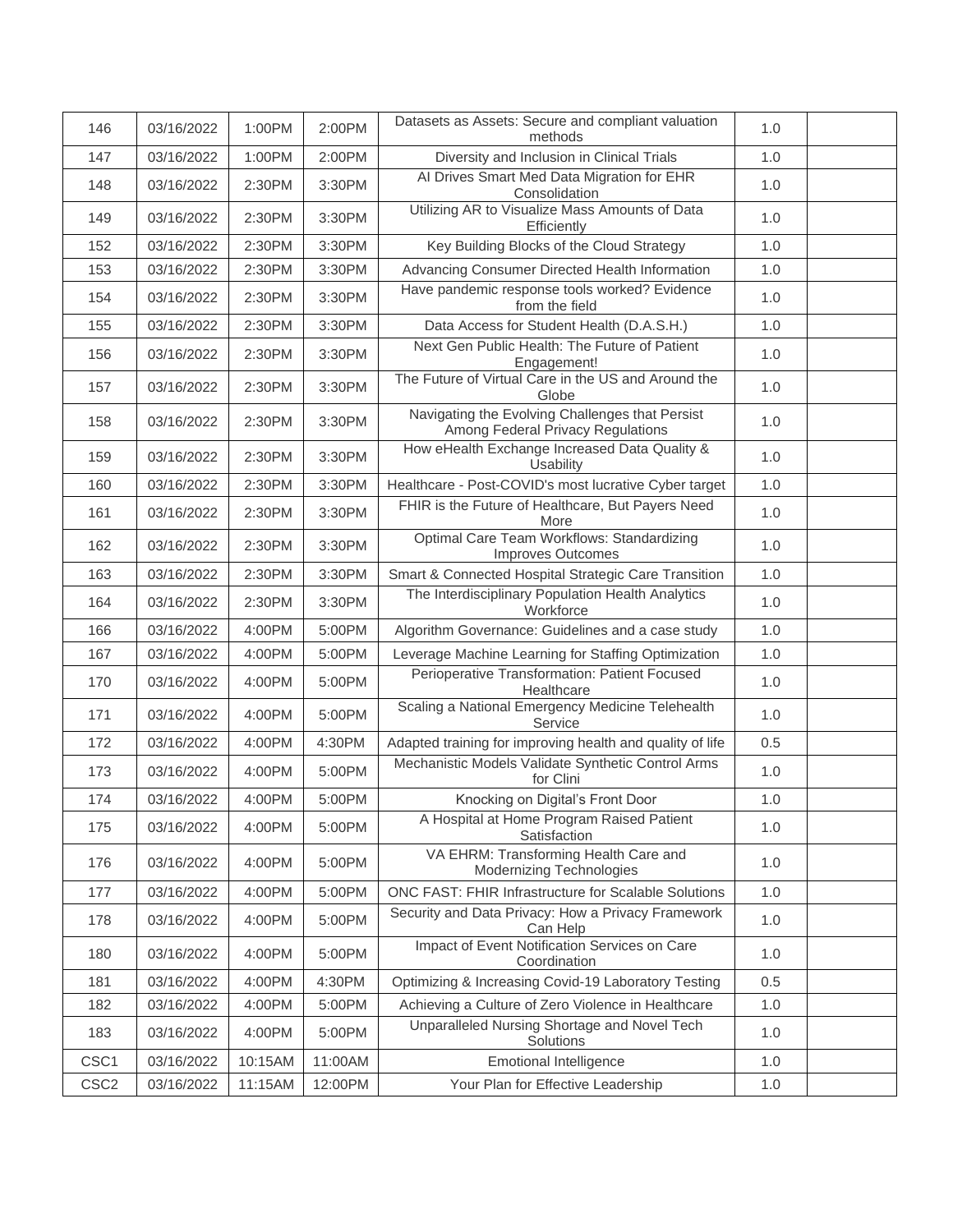| CXO <sub>1</sub> | 03/16/2022 | 2:30PM  | 3:30PM  | CIO Roundtable: It's Not Just The EMR You have to<br>Worry About                                                          | 1.0 |  |
|------------------|------------|---------|---------|---------------------------------------------------------------------------------------------------------------------------|-----|--|
| <b>HA10</b>      | 03/16/2022 | 4:00PM  | 5:00PM  | Digital Transformation Throughout the Journey of<br>Care: Advancing Digital Maturity in Community Health<br>Organizations | 1.0 |  |
| HA <sub>6</sub>  | 03/16/2022 | 10:00AM | 11:00AM | Optimizing the Access Experience for Patients and<br>Submission                                                           | 1.0 |  |
| HA7              | 03/16/2022 | 11:30AM | 12:30PM | Driving Health Through Patient Empowerment and<br>Self-Service                                                            | 1.0 |  |
| HA <sub>8</sub>  | 03/16/2022 | 1:00PM  | 2:00PM  | Improving Clinical Measures with Digital Health                                                                           | 1.0 |  |
| HA9              | 03/16/2022 | 2:30PM  | 3:30PM  | Harnessing Data to Advance Quality of Care                                                                                | 1.0 |  |
|                  |            |         |         |                                                                                                                           |     |  |
| 185              | 03/17/2022 | 8:30AM  | 9:30AM  | Human Spaceflight and the Advancement of<br>Human/Technology Interfaces                                                   | 1.0 |  |
| 186              | 03/17/2022 | 8:30AM  | 9:30AM  | Remote Patient Monitoring: Reaching Out and<br><b>Breaking Through</b>                                                    | 1.0 |  |
| 189              | 03/17/2022 | 8:30AM  | 9:30AM  | Decentralized Identity in the Pharmaceutical Supply<br>Chain                                                              | 1.0 |  |
| 190              | 03/17/2022 | 8:30AM  | 9:30AM  | Quality In Quality Out: How Two States Tackled Data<br>Quality                                                            | 1.0 |  |
| 191              | 03/17/2022 | 8:30AM  | 9:30AM  | Innovator's Guide to Consumer-Centric Digital<br>Transformation                                                           | 1.0 |  |
| 192              | 03/17/2022 | 8:30AM  | 9:30AM  | Achieving More by Lowering the Informatics Skill Floor                                                                    | 1.0 |  |
| 193              | 03/17/2022 | 8:30AM  | 9:30AM  | A Purpose-Driven CHNA to Address Health Disparities                                                                       | 1.0 |  |
| 195              | 03/17/2022 | 8:30AM  | 9:30AM  | Standards and Technology Update from ONC                                                                                  | 1.0 |  |
| 196              | 03/17/2022 | 8:30AM  | 9:30AM  | Threat Modeling Medical Devices: Implementing<br><b>MDICs Bootcamp</b>                                                    | 1.0 |  |
| 197              | 03/17/2022 | 8:30AM  | 9:30AM  | Battling Ransomware in Healthcare                                                                                         | 1.0 |  |
| 199              | 03/17/2022 | 8:30AM  | 9:30AM  | EMR "Moving Day" Exposes Precision-Medicine<br><b>Readiness Gaps</b>                                                      | 1.0 |  |
| 201              | 03/17/2022 | 8:30AM  | 9:30AM  | Powering the Future of Work through Projects                                                                              | 1.0 |  |
| 202              | 03/17/2022 | 8:30AM  | 9:30AM  | Visualization and Geocoding for Equitable Vaccine<br>Access                                                               | 1.0 |  |
| 203              | 03/17/2022 | 10:00AM | 11:00AM | Out of this World Health Technology                                                                                       | 1.0 |  |
| 207              | 03/17/2022 | 10:00AM | 11:00AM | Healthcare's Supply Chain: An Underestimated Attack<br>Surface                                                            | 1.0 |  |
| 208              | 03/17/2022 | 10:00AM | 11:00AM | 'Light' Tech with Big Pharmacy Ecosystem Impact                                                                           | 1.0 |  |
| 209              | 03/17/2022 | 10:00AM | 11:00AM | Public Health Response: Resource to Immunization<br>Automation                                                            | 1.0 |  |
| 210              | 03/17/2022 | 10:00AM | 10:30AM | Mechanistic Modeling to Address External Control Arm<br>Flaws.                                                            | 1.0 |  |
| 211              | 03/17/2022 | 10:00AM | 11:00AM | Developing the Military Medical Digital Patient<br>Experience                                                             | 1.0 |  |
| 212              | 03/17/2022 | 10:00AM | 11:00AM | How Health IT is Driving Value-Based Care Across the<br>Globe                                                             | 1.0 |  |
| 213              | 03/17/2022 | 10:00AM | 11:00AM | Managing the Perils of Technical Debt in Healthcare                                                                       | 1.0 |  |
| 214              | 03/17/2022 | 10:00AM | 11:00AM | The Role of HL7 FHIR in Patient Cost Transparency                                                                         | 1.0 |  |
| 215              | 03/17/2022 | 10:00AM | 11:00AM | Leveraging Chatbots to Support Research Study<br>Recruitment                                                              | 1.0 |  |
| 216              | 03/17/2022 | 10:00AM | 11:00AM | FHIR is the Future of Healthcare, But Payers Need<br>More                                                                 | 1.0 |  |
| 217              | 03/17/2022 | 10:00AM | 10:30AM | Understanding and Managing Surgical Backlog                                                                               | 1.0 |  |
| 218              | 03/17/2022 | 10:00AM | 11:00AM | Healthcare Executives Guide to Ransomware Threats                                                                         | 1.0 |  |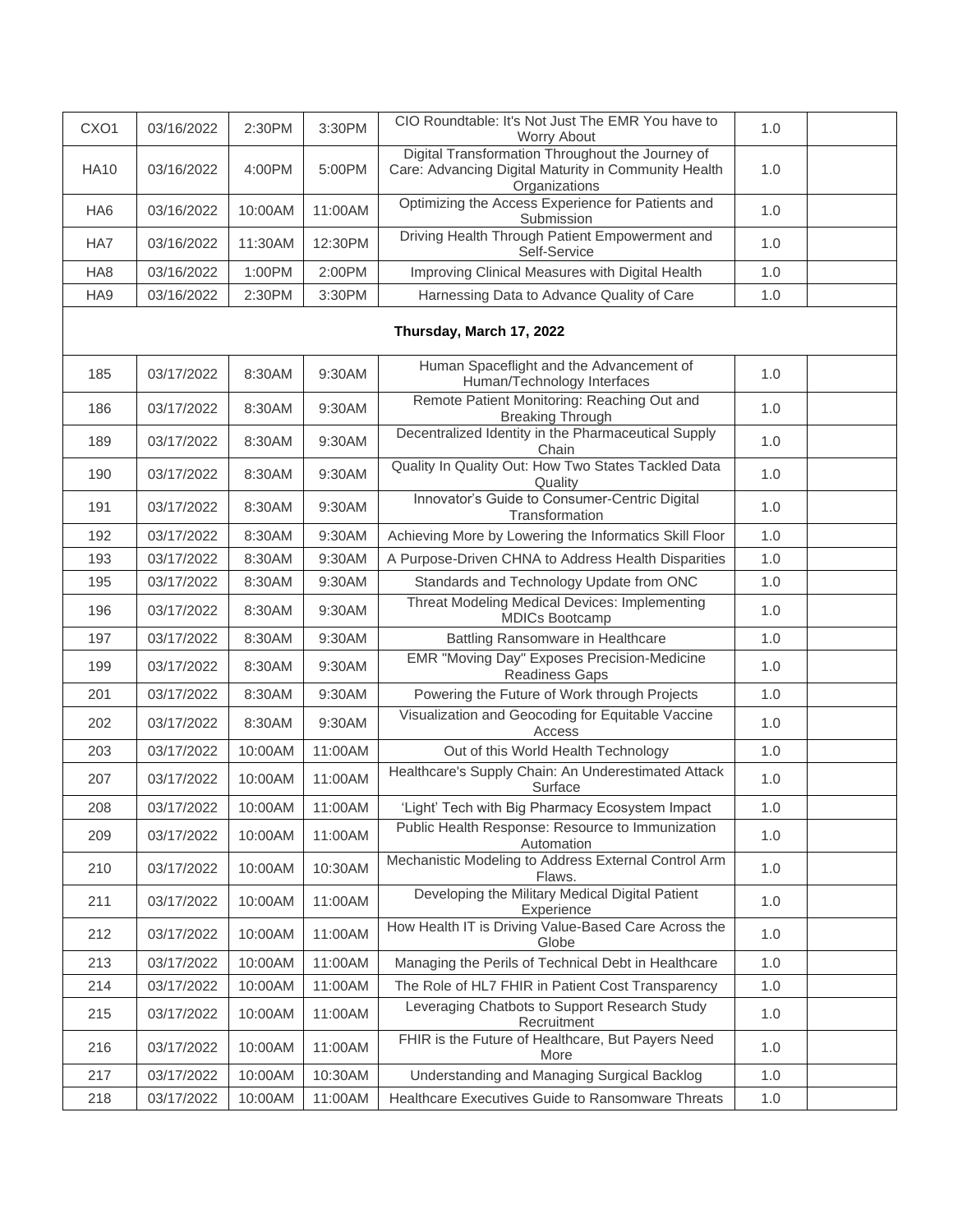| 219 | 03/17/2022 | 10:00AM | 11:00AM | Financial Quantification of the Value of Single Sign-On                          | 1.0   |  |
|-----|------------|---------|---------|----------------------------------------------------------------------------------|-------|--|
| 220 | 03/17/2022 | 10:00AM | 11:00AM | The eCQI Resource Center is Listening to you!                                    | 1.0   |  |
| 221 | 03/17/2022 | 11:30AM | 12:00PM | Social Media Data To Improve COVID Forecasts                                     | 0.5   |  |
| 222 | 03/17/2022 | 11:30AM | 12:30PM | Value-Driven Framework for Evaluating Healthcare<br>Innovations                  | 1.0   |  |
| 225 | 03/17/2022 | 11:30AM | 12:30PM | Blockchain for Supply Chains: Hype or Hope?                                      | 1.0   |  |
| 226 | 03/17/2022 | 11:30AM | 12:30PM | Building a Continuous Remote Patient Monitoring<br>Program                       | 1.0   |  |
| 227 | 03/17/2022 | 11:30AM | 12:30PM | Creating Real Organizational Value with Advanced<br>Analytics                    | 1.0   |  |
| 228 | 03/17/2022 | 11:30AM | 12:30PM | Developing a Digital Roadmap - the Prisma Health<br>Experience                   | 1.0   |  |
| 229 | 03/17/2022 | 11:30AM | 12:30PM | IT M&A Integration: A Playbook for Accelerating Value                            | 1.0   |  |
| 230 | 03/17/2022 | 11:30AM | 12:30PM | Innovating Patient Centered Solutions in the Live<br><b>Practice Environment</b> | 1.0   |  |
| 232 | 03/17/2022 | 11:30AM | 12:30PM | Mind the Gap: Operating Rules to Improve Business<br>Processes                   | 1.0   |  |
| 233 | 03/17/2022 | 11:30AM | 12:30PM | A Practical Approach to Zero Trust Security in<br>Healthcare                     | 1.0   |  |
| 235 | 03/17/2022 | 11:30AM | 12:30PM | What's Next for Ambient AI in Patient Care                                       | 1.0   |  |
| 236 | 03/17/2022 | 11:30AM | 12:00PM | Creating Online Educational Pipelines in Health<br>Informatics                   | 0.5   |  |
| 237 | 03/17/2022 | 11:30AM | 12:30PM | Communications Transition in Response to COVID-19                                | 1.0   |  |
| 238 | 03/17/2022 | 11:30AM | 12:30PM | Customer Experience 2.0: Building Beyond Digital<br>Foundations                  | 1.0   |  |
| 239 | 03/17/2022 | 1:00PM  | 2:00PM  | Let's Improve EHR Clinician Data Quality for<br>Necessary Reuse                  | 1.0   |  |
| 240 | 03/17/2022 | 1:00PM  | 2:00PM  | Helping Physicians Prepare for the Genomics<br>Revolution                        | 1.0   |  |
| 243 | 03/17/2022 | 1:00PM  | 2:00PM  | Developing COVID Care Guidelines at the Speed of<br>Tech                         | 1.0   |  |
| 244 | 03/17/2022 | 1:00PM  | 2:00PM  | dQMs: Preparing for the Unknown                                                  | 1.0   |  |
| 246 | 03/17/2022 | 1:00PM  | 2:00PM  | Analytics: Healthcare's Achilles Heel or Magic Bullet?                           | 1.0   |  |
| 247 | 03/17/2022 | 1:00PM  | 2:00PM  | Developing a Scalable Model for Remote Patient<br>Monitoring                     | 1.0   |  |
| 248 | 03/17/2022 | 1:00PM  | 2:00PM  | Creating an Effective and Efficient Innovation Process                           | 1.0   |  |
| 250 | 03/17/2022 | 1:00PM  | 2:00PM  | The Role of Health IT in Information Blocking<br>Compliance                      | 1.0   |  |
| 251 | 03/17/2022 | 1:00PM  | 2:00PM  | <b>Explaining Security Behavior of Healthcare</b><br>Professionals               | 1.0   |  |
| 253 | 03/17/2022 | 1:00PM  | 2:00PM  | Developing a HL7 FHIR(R) Ready Workforce                                         | 1.0   |  |
| 254 | 03/17/2022 | 1:00PM  | 2:00PM  | Objective Transfer Criteria Improve Acute Care<br>Transitions                    | 1.0   |  |
| 255 | 03/17/2022 | 1:00PM  | 2:00PM  | The Financial Case for Food as Medicine: The ROI<br>Calculator                   | 1.0   |  |
| 256 | 03/17/2022 | 1:00PM  | 2:00PM  | Digital System for Community-based Overdose<br>Response                          | 1.0   |  |
| 258 | 03/17/2022 | 2:30PM  | 3:30PM  | Delivering Health Outcomes in Africa From the Grass<br>Roots                     | 0.5   |  |
| 261 | 03/17/2022 | 2:30PM  | 3:30PM  | Employee Engagement: Retaining the Best Employee<br>Talent                       | 1.0   |  |
| 262 | 03/17/2022 | 2:30PM  | 3:30PM  | Building a Virtual Hospital From the Ground Up                                   | $1.0$ |  |
| 263 | 03/17/2022 | 2:30PM  | 3:30PM  | Quantum computing use cases in healthcare and<br>medicine                        | 1.0   |  |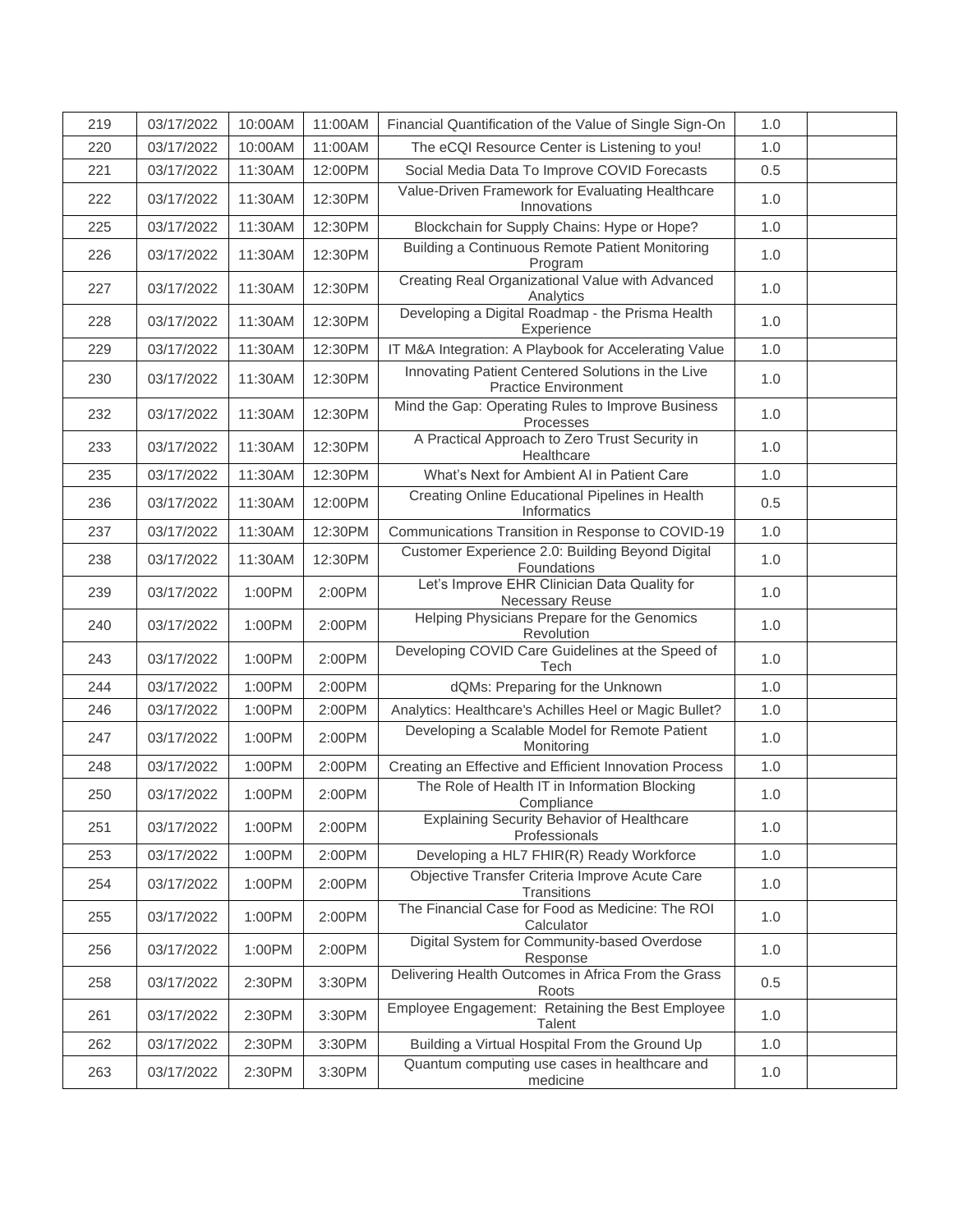| 264         | 03/17/2022 | 2:30PM  | 3:00PM  | Federal Data Standards: A Look at CMS's and ONC's<br>Key Work                                       | 1.0 |  |
|-------------|------------|---------|---------|-----------------------------------------------------------------------------------------------------|-----|--|
| 265         | 03/17/2022 | 2:30PM  | 3:30PM  | Managing uncertainty in the transition from volume to<br>value                                      | 1.0 |  |
| 266         | 03/17/2022 | 2:30PM  | 3:30PM  | EHR Optimization for Improved Clinical & Financial<br>Outcomes                                      | 1.0 |  |
| 267         | 03/17/2022 | 2:30PM  | 3:30PM  | A Modest Proposal for AI Regulation in Healthcare                                                   | 1.0 |  |
| 268         | 03/17/2022 | 2:30PM  | 3:30PM  | Austria: Bridging the gaps in Healthcare by a<br>nationwide EHR                                     | 1.0 |  |
| 269         | 03/17/2022 | 2:30PM  | 3:30PM  | A Big Data Approach to Cancer Research and<br>Informatics                                           | 1.0 |  |
| 271         | 03/17/2022 | 2:30PM  | 3:30PM  | Proactive Patient Estimates for True Out-of-Pocket<br>Costs                                         | 1.0 |  |
| 272         | 03/17/2022 | 2:30PM  | 3:30PM  | How RPI is Fueling a Safe Patient Ambassador<br>Program                                             | 1.0 |  |
| 273         | 03/17/2022 | 2:30PM  | 3:30PM  | Feature Selection & k-NN Clustering for Better Peer<br>Groups                                       | 1.0 |  |
| 274         | 03/17/2022 | 2:30PM  | 3:30PM  | Cybersecurity solutions for expanding healthcare<br>boundaries                                      | 1.0 |  |
| 275         | 03/17/2022 | 4:00PM  | 4:30PM  | Using Big Data to Predict Chronic Illnesses                                                         | 0.5 |  |
| 276         | 03/17/2022 | 4:00PM  | 5:00PM  | Fast Following to a SMART Health System                                                             | 1.0 |  |
| 277         | 03/17/2022 | 4:00PM  | 5:00PM  | <b>Taking Cardiac Rehab Virtual</b>                                                                 | 1.0 |  |
| 279         | 03/17/2022 | 4:00PM  | 5:00PM  | Preparing for the Path to Transparency in Healthcare                                                | 1.0 |  |
| 281         | 03/17/2022 | 4:00PM  | 5:00PM  | Promote Effective Interpersonal<br>Communication?possible for preconference<br>professional develo. | 1.0 |  |
| 282         | 03/17/2022 | 4:00PM  | 5:00PM  | A Health Data Platform to unlock Actionable Insights                                                | 1.0 |  |
| 283         | 03/17/2022 | 4:00PM  | 5:00PM  | Closing the Empathy Gap through Data Mining                                                         | 1.0 |  |
| 284         | 03/17/2022 | 4:00PM  | 5:00PM  | Digital Health Adoption: Addressing Key Barriers                                                    | 1.0 |  |
| 287         | 03/17/2022 | 4:00PM  | 5:00PM  | Software Bill of Materials: The Need for Urgency and<br>Action                                      | 1.0 |  |
| 289         | 03/17/2022 | 4:00PM  | 5:00PM  | 100 Million Masks: When the Supply Chain Failed, We<br>Jumped I                                     | 1.0 |  |
| 290         | 03/17/2022 | 4:00PM  | 5:00PM  | Digital Identity as Control Plane for Healthcare IT<br>Security                                     | 1.0 |  |
| 292         | 03/17/2022 | 4:00PM  | 5:00PM  | How the C-Suite and Physicians Can Team Up to<br><b>Combat Burnout</b>                              | 1.0 |  |
| <b>HA11</b> | 03/17/2022 | 10:00AM | 11:00AM | Digital Health 3.0: Innovation > Validation > Equity                                                | 1.0 |  |
| <b>HA12</b> | 03/17/2022 | 11:30AM | 12:30PM | Navigating the cyber security highway for rural<br>hospitals                                        | 1.0 |  |
| <b>HA13</b> | 03/17/2022 | 1:00PM  | 2:00PM  | Ethical AI for Digital Health: Tools, Principles &<br>Framework                                     | 1.0 |  |
| <b>HA14</b> | 03/17/2022 | 2:30PM  | 3:30PM  | Agile inventory management with prescriptive<br>analytics                                           | 1.0 |  |
| <b>HA15</b> | 03/17/2022 | 4:00PM  | 5:00PM  | Transformation is Dead. How to Thrive Amid Constant<br>Change                                       | 1.0 |  |
|             |            |         |         |                                                                                                     |     |  |
| 294         | 03/18/2022 | 10:30AM | 11:30AM | AI, ePA, and the Future of Prior Authorization                                                      | 1.0 |  |
| 295         | 03/18/2022 | 10:30AM | 11:30AM | A Data Consolidation Journey During M&A Activity                                                    | 1.0 |  |
| 296         | 03/18/2022 | 10:30AM | 11:30AM | Patient Digital Identity: A scalable model for secure<br>access                                     | 1.0 |  |
| 297         | 03/18/2022 | 10:30AM | 11:30AM | Aligning Innovative FMEA Strategies with Smart<br>Pumps                                             | 1.0 |  |